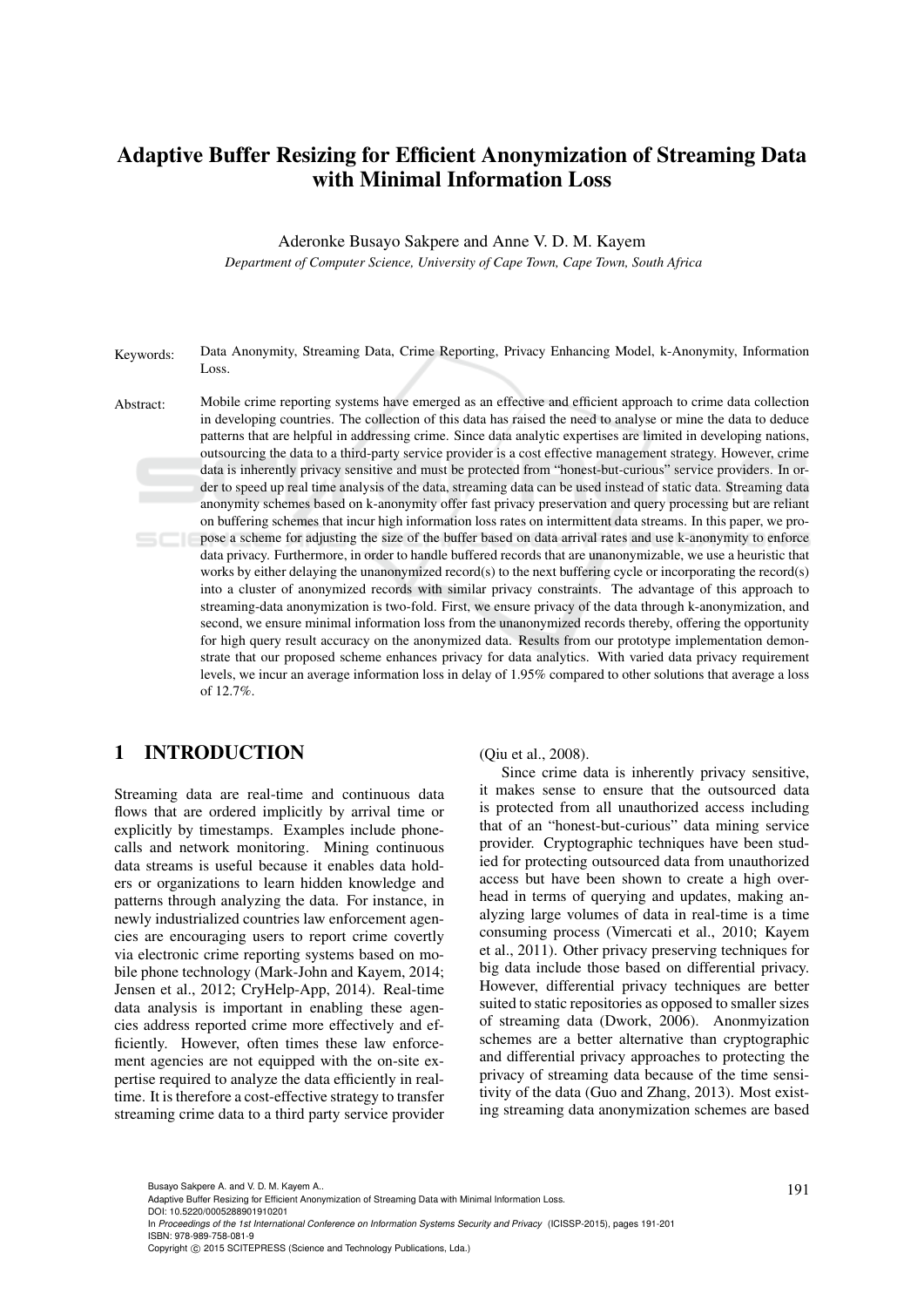on the k-anonymity technique for privacy preservation. This is because k-anonymity techniques offer a simple and effective approach to producing data with integrity (Bayardo and Agrawal, 2002). K-anonymity achieves privacy preservation by using generalization and suppression to ensure record indistinguishability (Sweeney, 2002).

As a result of rapid change in streaming data, there is a need for anonymization to happen fast with minimal delay. Failure to keep up with the changes in data stream during anonymization may lead into information loss (Guo and Zhang, 2013).

### 1.1 Motivation and Problem Statement

Streaming data anonymization algorithms rely on buffering mechanisms to hold the data temporarily while it is anonymized (Guo and Zhang, 2013; Cao et al., 2008; Zhang et al., 2010). Typically, anonymization of data streams require an optimal buffer size in order to enhance privacy preservation. However, intermittent data streams make determining an adequate buffer size to guarantee effective anonymization a challenge.

To determine the buffer size for effective anonymization, existing k-anonymization schemes arbitrarily choose an integer number to represent the number of records needed for effective anonymization. For instance, if the buffer size is set to 20 records, this implies that anonymization will only begin when there are 20 records in the buffer. This approach delays anonymization and so results in a high degree of information loss in scenarios involving delay-sensitive data especially if the data stream is slow as may be the case in crime-reporting.

Zakerzadeh and Osborn, 2013 have shown that count-based buffering approaches (like the one we have just described) can incur record expiry rates of as high as 61.3%. This is not desirable for delay sensitive scenarios where both the privacy of the anonymized data as well as accuracy in query results are important. Furthermore, in crime reporting scenarios, the time-sensitivity of the records requires that the data analytics service provider is provided with a comprehensive privacy preserving dataset that can be analysed efficiently in real-time in order to ensure query result accuracy.

The problem we seek to address therefore, is that of coming up with an approach to resizing the buffer to ensure efficient streaming data anonymization (for privacy preservation) with minimal information loss (for query accuracy) in a delay or time-sensitive context such as one involving reported crime data. In the next sub-section, we briefly present our approach to

addressing this problem.

## 1.2 Contribution

We propose an adaptive buffer resizing scheme to minimize record suppression and information loss due to delay during anonymization of intermittent streaming data.

Firstly, we model our buffering mechanism as a time-based tumbling sliding window because of the time-sensitivity of crime data. The buffer size and rate of arrival of the streaming crime data affect the rate of information loss and the levels of privacy offered by the anonymization scheme.

Secondly, we develop a solution to adaptively readjust the size of the sliding window based on the arrival rate of data that follows a Poisson process.

As a further step, we employ a time-based metric in evaluating the data records to prioritize processing (anonymizing) records that are nearing expiry. We handle this by either including the selected record(s) in a subsequent sliding window (buffer) or including the record(s) into a reusable anonymity cluster.

Results from our prototype implementation demonstrate that in addition to enhancing privacy of the data, our proposed scheme outperforms previous schemes with an average information loss of 1.95%.

## 1.3 Outline

The rest of the paper is structured as follows. In Section 2, we present related work highlighting the weaknesses of existing data stream anonymization schemes. Section 3, presents our proposed dynamic buffer sizing solution using the Poisson probability distribution and the time-based tumbling sliding window. The arrival rate of data that follows a Poisson process influences the the size of the the time-based tumbling sliding window. In Section 4, we present results from our implementation and conclude in Section 5.

Other domain where the application of our Poisson Model concept to k-anonymity can be applied include stock companies and hospitals. For example, a stock company needs to investigate its sales daily in order to adjust stock or marketing strategy promptly and a hospital needs to release its daily medical records for research purpose.

## 2 RELATED WORK

Proposed k-anonymity schemes for handling streaming data use the concept of a sliding window or buffer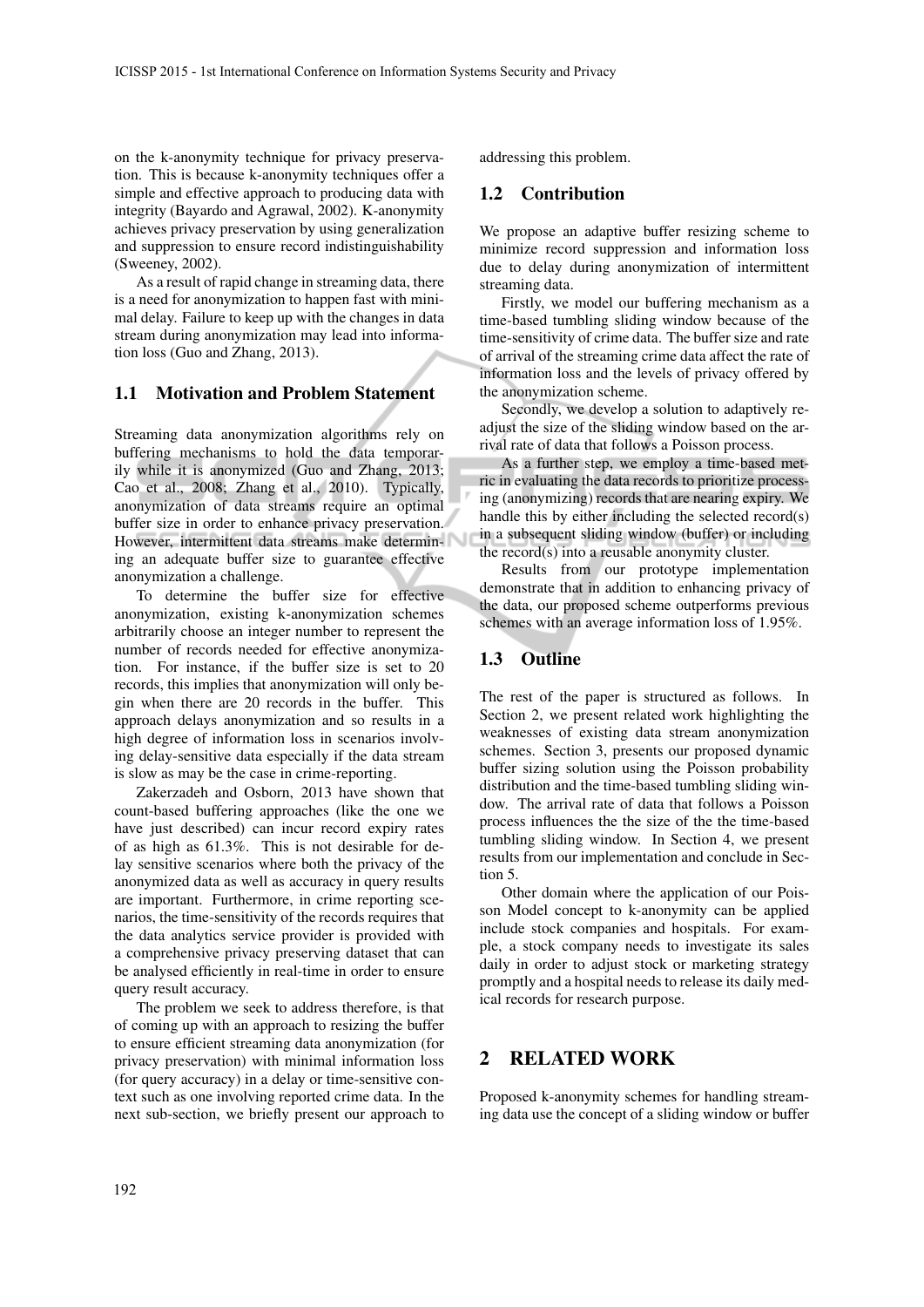to temporarily store data based on a pre-defined processing delay constraints such as time or record-count (Patroumpas and Sellis, 2006; Li et al., 2008; Guo and Zhang, 2013; Zhang et al., 2010; Zakerzadeh and Osborn, 2011; Zakerzadeh and Osborn, 2013; Cao et al., 2008). Processing delay constraints ensure that information loss (delay) is minimized while the buffer holds the portion of the streaming data to be anonymized.

The first reported algorithm that considers kanonymity on streaming data for privacy protection is Stream K-anonYmity (SKY) (Li et al., 2008). The algorithm searches the specialisation tree to find the most specific node that generalises a new record. SKY needs a specialization tree even for anonymizing numerical values which makes anonymization process more tedious because of the difficulty in finding a suitable hierarchy on the tree (Zakerzadeh and Osborn, 2013).

Continuously Anonymizing STreaming data via adaptive cLustEring (CASTLE) solves the aforementioned deficiency of SKY which emerges as a result of using specialization tree for its anonymization through the use of a clustering process. CASTLE relies on the count-based delay constraint for imposing constraints on the size of the buffer (Cao et al., 2008). However, one of the key challenges that CAS-TLE faces is that of determining an optimal bound on the number of records to which the buffer needs to be constrained. Furthermore, since the buffer size is fixed at runtime, CASTLE fails to handle changing speeds of streaming data flows effectively.

Other data stream anonymization techniques/algorithms that use a similar delayconstraint approach to that of CASTLE include K-anonymIzation Data Stream based on sliding window (KIDS) (Zhang et al., 2010), Fast clusteringbased k-Anonymization approach for Data Streams (FADS) (Guo and Zhang, 2013) and B-CASTLE (Wang et al., 2010).

The Fast Anonymizing Algorithm for Numerical STreaming data (FAANST) addresses the challenge inherent in CASTLE inspired approaches by delaying the start of the anonymization process until the buffer is full (Zakerzadeh and Osborn, 2011). This allows for batching in terms of outputing results and recycling of records that the scheme was unable to anonymize during a given batch of data. A major drawback of FAANST is that time-sensitive records that are withheld and recycled may expire. The consequence of this is that such expired records lead to high information loss.

The delay-sensitive FAANST scheme addresses the issue in FAANST with a user-defined soft deadline for processing each record in the buffer (Zakerzadeh & Osborn, 2013). A major drawback of the delay-sensitive FAANST scheme is that there is no way of deciding whether or not unanonymizable records would be anonymizable during the next sliding window. So a record can get repeatedly recycled until it actually expires. Another drawback of the delay-sensitive FAANST is that the verification of record expiration generates additional performance overhead (Zakerzadeh & Osborn, 2013).

A detailed survey of existing data stream anonymization algorithms in relation to reported crime streaming data is given in (Sakpere and Kayem, 2014). It is clear from current literature in data stream anonymization that the issue of adaptive buffer resizing in order to minimize information loss in terms of delay and to avoid expiration of records still needs to be addressed. Minimizing information loss in terms of delay is important in generating anonymized reported crime data that is shared with third party service providers. It is important to anonymize data because it protects users' data (Sweeney, 2002). The next section describes our proposed solution.

# 3 ADAPTIVE BUFFER RE-SIZING SCHEME

In this section, we present our proposed adaptive buffer re-sizing approach. The buffer size and rate of arrival of the streaming data affect the rate of information loss and the levels of privacy offered by the anonymization scheme. In order to minimize information loss we use a time-based tumbling sliding window to adjust the size of the buffer with respect to the arrival rate of the data.

### 3.1 Buffer Streaming Data

This section explains the concept of sliding window as illustrated in Figure 1.

A Data Streams, DS, is defined as a real-time and continuous data flow ordered implicitly by arrival time or explicitly by timestamps.

Definition 1: A sliding window, say sw*<sup>i</sup>* , is a subset of the data stream, DS where  $DS = \{sw_1, sw_2,$ sw3,..., sw*m*} implies that DS consists of a set of *m* sliding windows.

The sliding windows obey a total ordering such that for every  $i < j$ , sw<sub>i</sub> precedes sw<sub>j</sub>. Each sliding window, sw*<sup>i</sup>* , only exists for a specific period of time *T* and consists of a finite and varying number of records, *n*, such that sw<sub>i</sub> =  $R_0$ , ...,  $R_{n-1}$ .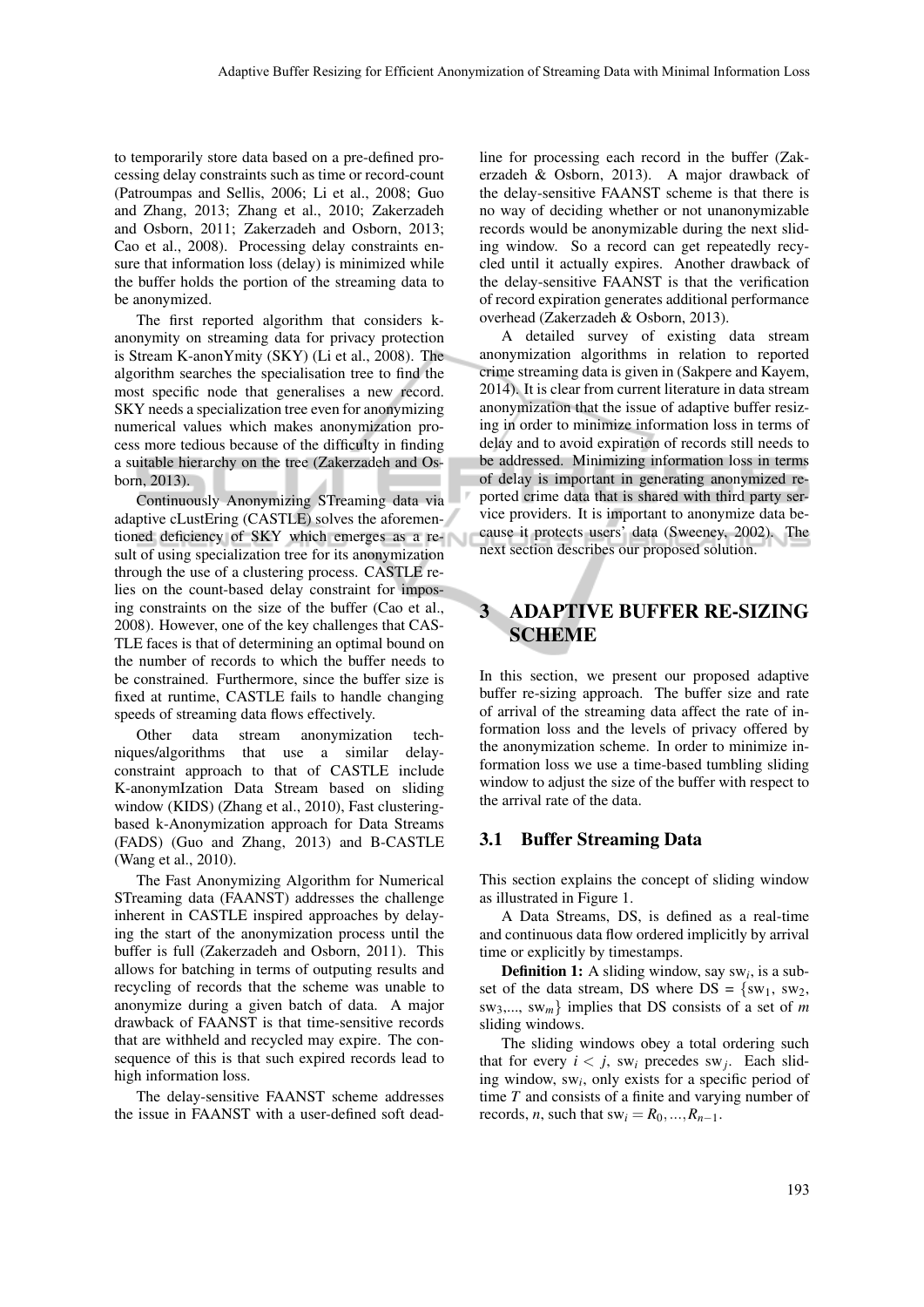

Figure 1: Overview of Buffer Resizing Process.

We use Poisson probability model to predict the rate of data flow in the next sliding window,  $sw_{i+1}$ , based on the rate of flow in a previous sliding window, sw*<sup>i</sup>* . We opted to use a Poisson model because the Poisson distribution is concerned with the number of success that an event occurs in a given unit of time. This property of the Poisson model makes viewing the arrival rate of the reported crime data as a series of events occurring within a fixed time interval at an average rate that is independent of occurrence of the time of the last event (Li, 2006). Only one parameter needs to be known: the rate at which the events occur, which in our case is the rate at which crime reporting occurs.

#### 3.2 Preliminaries

In this section, we present our proposed approach to addressing the adaptive buffer re-sizing problem. The buffer size and rate of arrival of the streaming crime data affect the rate of information loss and the levels of privacy offered by the anonymization scheme.

To better understand how our scheme works, we divide our adaptive buffer sizing scheme into six phases namely: Initial Buffer Size, Reduction of Information Loss, Inclusion of Suppressed Records into the Next Sliding Window, Determination of Arrival Rate, Possible Optimal Sizes for the Next Sliding Window using Poisson Probability Distribution and Final Decision on the Size of the Next Sliding Window.

#### 3.2.1 Phase 1: Initial Buffer Size

Let T be the time for which a sliding window,  $sw_i$ , exists, where *T* is a time value that is bounded by a lower bound value,  $t_l$ , and an upper bound value,  $t_u$ , then:

- 1 k-anonymization algorithm is applied to the data that was collected in the sliding window, sw*<sup>i</sup>* , during the period *T*
- 2 Essentially  $sw_i = T$

3 All records that are not anonymizable from the data collected in sw*<sup>i</sup>* are suppressed or excluded from the dataset released for publication

We begin by setting the size of the buffer to some initial threshold value, T. For example, in previous work (Zakerzadeh and Osborn, 2013), values between 2000ms and 5000ms have been used as the time interval in which a record can stay in the buffer. In line with our threshold value,  $t_l = 2000$ ms and  $t_u = 5000$ ms.

**I PUBLICA** Example 1: Consider the dataset provided in Table 1 that has a time defined size of 5000*ms* for a sliding window, sw*<sup>i</sup>* . This implies that the k-anonymization algorithm is applied to the data that was collected in the sliding window, sw<sub>i</sub>, during the period  $T =$ 5000*ms*. The anonymization process was handled with a k-anonymity scheme in which we used  $k = 3$  as the anonymization metric. We chose  $k = 3$  because of the small data set which consists of only 10 records. A higher value of k will lead to higher information loss. All records that are not anonymizable from the data collected in sw*<sup>i</sup>* are suppressed (excluded) from the dataset released for publication.

To achieve anonymization on Table 1 we used the crime taxonomy tree in Figure 2 by clustering records that belong to the same parent node and this results in Table 2.



### 3.2.2 Phase 2: Reduction of Information Loss

Let C be a set of anonymized clusters where  $C = \{c_1,$  $c_2, c_3,..., c_m$ . A cluster is anonymized if it satisfies the k-anonymity requirements. k-anonymization algorithm requires that records be classified into clus-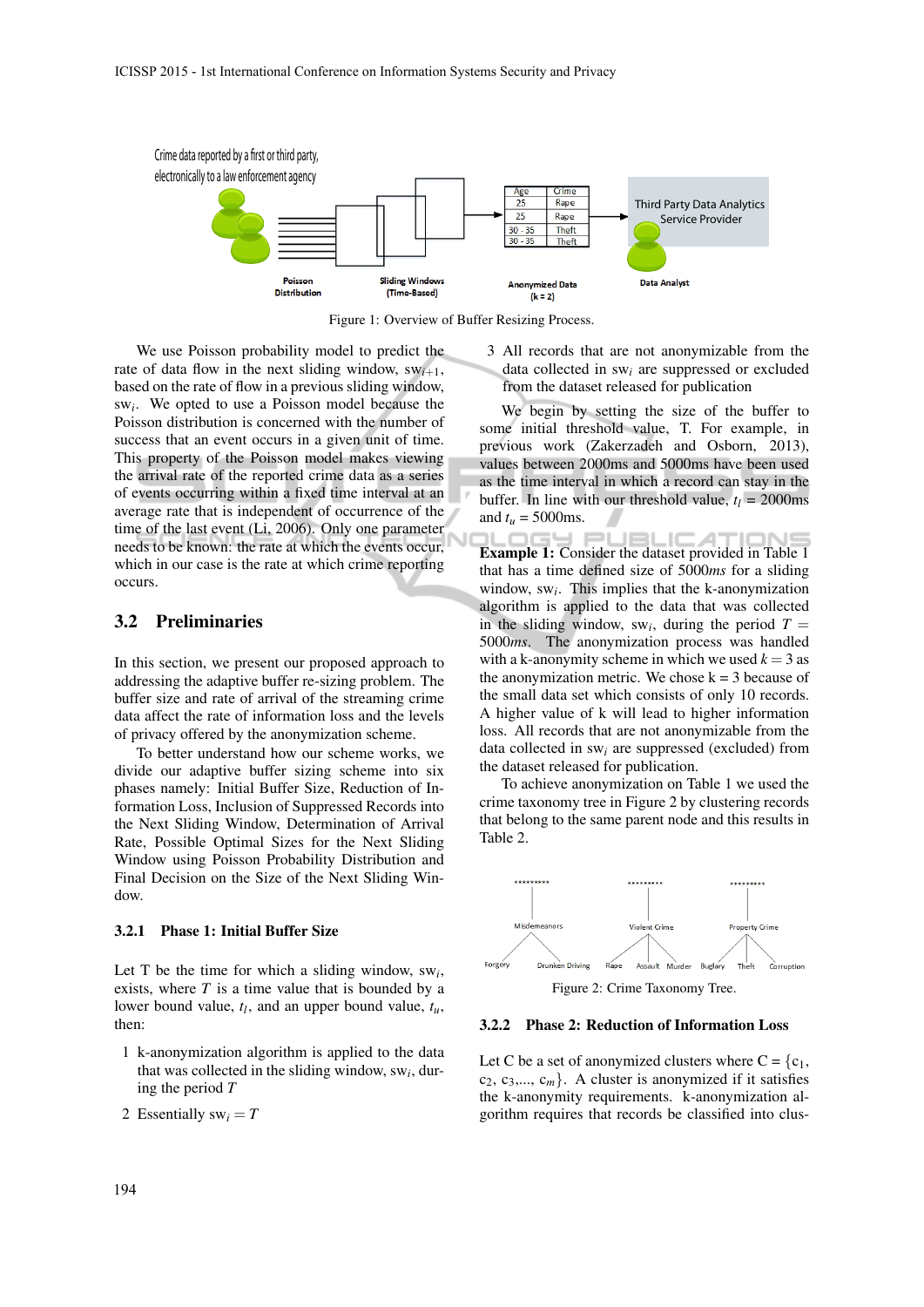Table 1: Data for Sliding Window,  $T = sw_1 = 5000$ ms;  $T_A =$ 80ms.

| Record         | <b>Reported</b> | Age | <b>WaitingTime</b> |
|----------------|-----------------|-----|--------------------|
| ID             | <b>Crime</b>    |     | $=T_{\rm S}$       |
| 1              | Vandalism       | 60  | 4782               |
| $\overline{2}$ | Murder          | 20  | 4017               |
| 3              | Theft           | 50  | 3361               |
| 4              | Corruption      | 60  | 2566               |
| 5              | Rape            | 30  | 2118               |
| 6              | <b>Burglary</b> | 70  | 2069               |
| 7              | Forgery         | 35  | 1492               |
| 8              | Arson           | 40  | 1214               |
| 9              | Drunken         | 50  | 417                |
|                | Driving         |     |                    |
| 10             | Robbery         | 40  | 100                |

Table 2: Results for k-anonymization of  $sw_1, k = 3$  and  $T =$ 5000ms.

| Cluster 1     | <b>Cluster 2</b>          | Cluster 3     |
|---------------|---------------------------|---------------|
| (Violent)     | (Misdemeanors, (Property) |               |
| Crime, 20-40) | $35 - 50$                 | Crime, 40-70) |
|               |                           |               |
|               |                           |               |
| 10            |                           |               |
|               |                           |               |
|               |                           |               |

ters of at least size k, such that each record in the cluster is indistinguishable from at least *k-1* records. A record,  $R_i$ , is unanonymizable or suppressible if it does not fit into any of the cluster in set C.

This second phase attempts to reduce information loss that is likely to occur as a result of suppressed/unanonymizable records in Phase 1. In order to minimize the rate of information loss due to the unanonymizable records, we either include these unanoymizable records in a subsequent sliding window, say  $sw_{i+1}$ , or incorporate them into already anonymized clusters (reusable cluster) of data that are similar in terms of content. We describe a reusable anonymity cluster as one that has successfully published a set of anonymized records whose privacy and information loss levels are not negatively impacted by the inclusion of the suppressed record(s).

Example 2: Searching the output of the kanonymization process in phase 1 i.e. Table 2 for unanonymizable/suppressed records, we note that records with ID 7 & 9, i.e.  $R_7$  and  $R_9$  are not anonymizable with the dataset in the current sliding window  $sw_1$  because the group of records they are categorized into does not contain sufficient records to

meet the k-anonymity requirement of  $k = 3$ . Therefore, we need to decide whether to process the records  $R_7$  and  $R_9$  in the next sliding window sw<sub>2</sub> or whether to find an appropriate reusable cluster into which to incorporate the records instead.

#### 3.2.3 Phase 3: Inclusion of Suppressed Records into the Next Sliding Window

Let  $sw_i$  be the time-size of the previous sliding window, let *T<sup>S</sup>* be the time for which a suppressed Record,  $R_i$  was stored in a previous sliding window, sw<sub>i</sub>, and  $T_A$  is the time it took to carry out anonymization in the previous window,  $sw_i$ . We therefore compute the expiry time of *R<sup>i</sup>* as follows:

$$
T_E = \mathrm{sw}_i - T_S - T_A \quad ...(1)
$$

In order to determine whether or not a suppressed record can be included in a subsequent sliding window, say  $sw_{i+1}$ , we compute its expiry time  $T_E$ using equation 1 and compare the value of  $T_E$  to the bounds for acceptable sliding window sizes [*t<sup>l</sup>* ,*tu*].

**Example 3:** From Table 2, records  $R_7$  and  $R_9$  are unaonymizable. In order to determine whether or not to include these records into the next sliding window, sw<sub>2</sub>, we compute the remaining time  $T_E(R_i)$  of both records and compare both values to the bounds for acceptable sliding window sizes. From Table 1,  $T_S = 5000$  and  $T_A = 80$ . We therefore compute  $T_E(R_i)$  using equation 1 by subtracting  $T_S$  and  $T_A$  from  $sw_1 = T$  which in this case gives  $T_E(R_7) = sw_1 - T$  $T_{S_7} - T_A = 5000 - 1492 - 80 = 3428$ ms and  $T_E(R_9) =$  $sw_1 - T_{S_9} - T_A = 5000 - 417 - 80 = 4503$ ms. Given that  $t_l = 2000$ ms and  $t_u = 5000$ ms, it follows that  $t_l$  <  $T(R_7)$ ,  $T(R_9)$  <  $t_l$  and we can conclude that it makes sense to incorporate  $R_7$  and  $R_9$  into sliding window sw2.

#### 3.2.4 Phase 4: Determination of Arrival Rate

Let U be a set of unanonymized clusters of an anonymization process where  $U = \{u_1, u_2, u_3, \ldots, u_n\}.$ A cluster is unanonymized if it does not satisfy kanonymity requirement.

Starting with the unanonymizable cluster that has the suppressed record, *R<sup>i</sup>* , with the lowest *T<sup>E</sup>* and whose value falls within the acceptable sliding window bound,  $[t_l, t_u]$ , the algorithm checks for other suppressed records that belong to the same unanonymized cluster,  $u_i$ , as  $R_i$ . We then proceed to find the rate of arrival,  $\lambda$ , of data in that unanonymized cluster  $u_i$ , within the time interval,  $sw_i$  and compute the expected arrival rate of records required to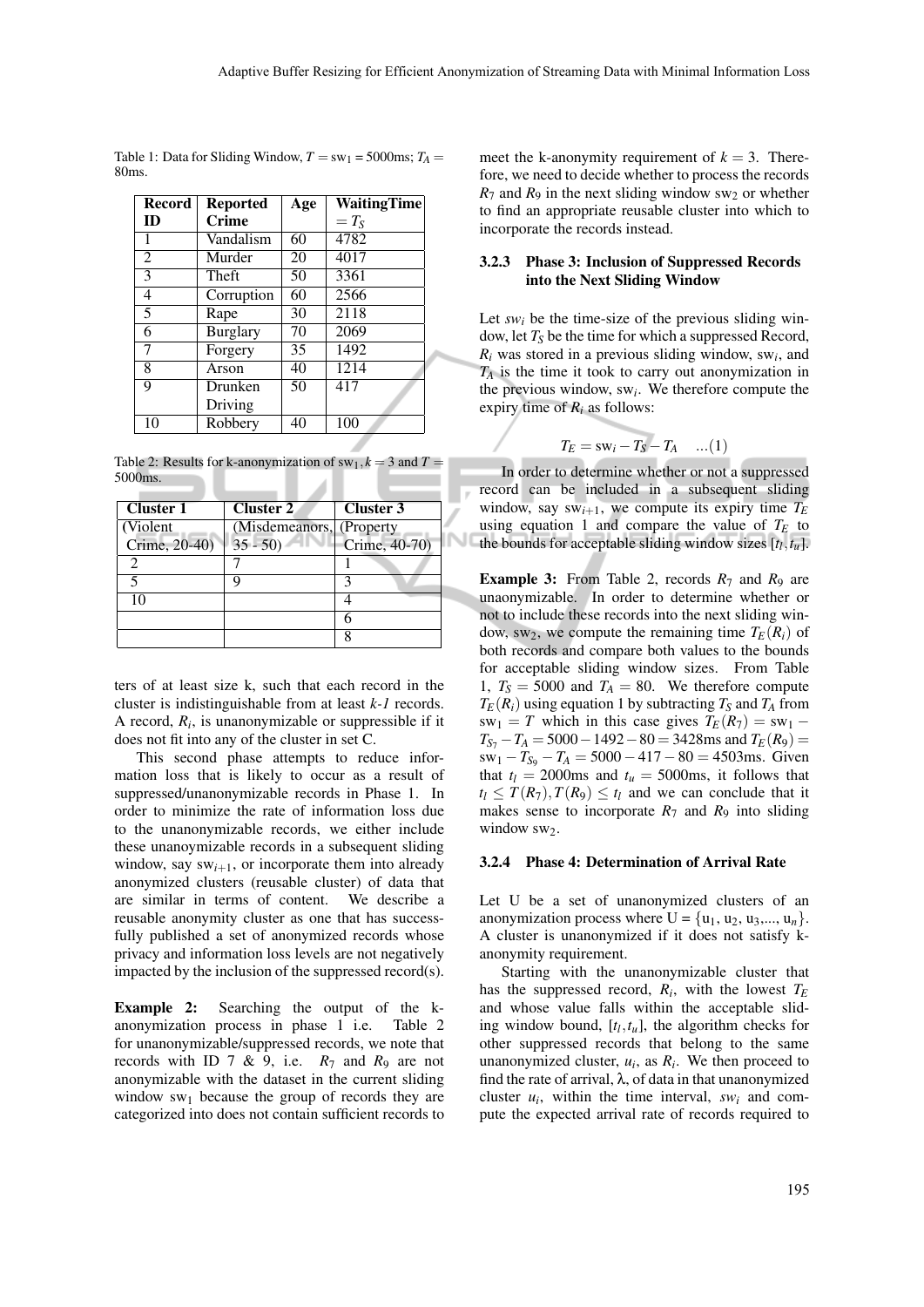anonymize  $R_i$  within its expiry time,  $T_E$  using equation 2.

$$
\lambda = \frac{+|u_i|}{\text{sw}_i} \times \text{T}_E \quad ...(2)
$$

Example 4: In order to decide on what the optimum size of  $sw_2$  should be set to, we consider the expiry time,  $T_E$ , of the suppressed records in sw<sub>1</sub>. Since  $T_E$  = 3428*ms* for  $R_7$  and 4508ms for  $R_9$ , sw<sub>1</sub> = 5000*ms* and  $k = 3$  is being used as the k-anonymization metric and both records  $(R_7 \text{ and } R_9)$  fall under the generalization attributes of (Crime = "misdemeanors") and  $(Age = "35 - 50")$ , therefore we require that at least 1 similar record arrive during  $sw_2$  in order to ensure that anonymization succeeds and thereby avoiding information loss from record expiry due to failure to anonymize the records. Starting with the least *TE*, 3428, we compute  $\lambda_{i+1} = \lambda_2$  for  $R_7$  as follows:

$$
\lambda_2 = \frac{\text{Number of Records}}{\text{sw}_1} \times \text{T}_E = \frac{2}{5000} \times 3428
$$

-IN

*R*<sub>7</sub> gives  $\lambda_2 = 1.37$ .

#### 3.2.5 Phase 5: Optimal Size for the Next Sliding Window using Poisson Probability

Let  $\lambda$  be the expected arrival rate of data in an unanonymized cluster, *u<sup>i</sup>* , in a sliding window, *sw<sup>i</sup>* and  $n$  is the number of records  $u_i$  required to undergo proper anonymization. Then, the probability that an unanonymizable/suppressed record *R<sup>i</sup>* in *u<sup>i</sup>* would be anonymized in the next sliding window,  $sw_{i+1}$ , can be calculated using equation 3

$$
f(\mathbf{sw}_{i+1}, \lambda) = \Pr(i = 0 \dots n) = \frac{\lambda^i e^{-\lambda}}{i!} \quad ...(3)
$$

where  $\lambda$  is the expected data arrival rate, *e* is the base of the natural logarithm (i.e.  $e = 2.71828$ ), *n* is the total number of observation and *i* is the number of records under observations. Therefore the probability of having *n* or greater than *n* records arrive in the stream within time  $T_E$  is

$$
1 - \sum_{i=0}^{n-1} Pr \quad ...(4)
$$

where *Pr* is the probability outcome of equation 3.

The expected arrival rate,  $\lambda$ , from phase 4 is then used to determine the probability of arrival of the minimal number of records, *n*, we require in order to guarantee that delaying the anonymization of the suppressed record,  $R_i$ , to the sliding window  $sw_{i+1}$ will not adversely increase information loss. We achieve this by finding the probability that *n* records will actually arrive in the data stream within time,  $T_E$ , in order to anonymize the suppressed record,  $R_i$ . We use the expression in equation 3 to compute the probability of having  $i = 0...n$  records arrive in the stream within the period  $T_E$  and equation 4 to find out the probability that *n* or more than *n* records will arrive in the stream within *TE*.

Example 5: From example 4, the number of unanonymizable records in the unaonymizable cluster ("misdemeanors", "35 - 50") is 2 i.e. *R*<sup>7</sup> and *R*9. Substituting  $\lambda_2 = 1.37$  into equation 3 and subsequently into equation 4, we find the probability  $Pr$  ( $\geq 1$  record belonging to group 2 arrive in the next 3428 seconds)  $= 1 - Pr(0) = 1 - 0.25 = 0.75.$ 

#### 3.2.6 Phase 6: Final Decision on the Size of the Next Sliding Window

Let δ be a pre-set probability threshold and *Pr* be the result of equation 4. If  $Pr \geq \delta$  then the size of the next sliding window,  $sw_{i+1}$ , is set to the expiry time of the suppressed record under consideration in equation 4.

If the result of equation 4 from phase 5 is greater than a pre-set probability threshold,  $\delta$ , we set the size of the subsequent sliding window,  $sw_{i+1}$ , to the expiry time of the suppressed record under consideration. We then mark the suppressed record for inclusion in  $sw_{i+1}$  along with other suppressed records that have their  $T_E$  within bounds for acceptable sliding window sizes  $[t_l, t_u]$ . If the probability is less than the pre-set probability threshold,  $\delta$ , we anonymize the suppressed records using a reusable cluster and calculate the size of  $sw_{i+1}$  using the next suppressed record whose  $T_E$  lies within the bounds  $[t_l, t_u]$ . In the event that the probability of all suppressed records is less than  $\delta$ , we set the size of  $sw_{i+1}$  to a random number or some initial threshold value within the time bound,  $[t_l, t_u]$ . Finally, in order to decide into which reusable data cluster to include a suppressed record, *R<sup>i</sup>* , our model searches for the cluster that covers the record and has the least information loss.

Example 6: The output of example 5 is 0.75. This implies that there is a high likelihood of having one or more records belonging to group 2 (where records *R*<sup>7</sup> and *R*<sup>9</sup> belong) arrive within the next 3428ms. Therefore the existence time (size) of the next sliding window,  $sw_2 = 3428$ ms.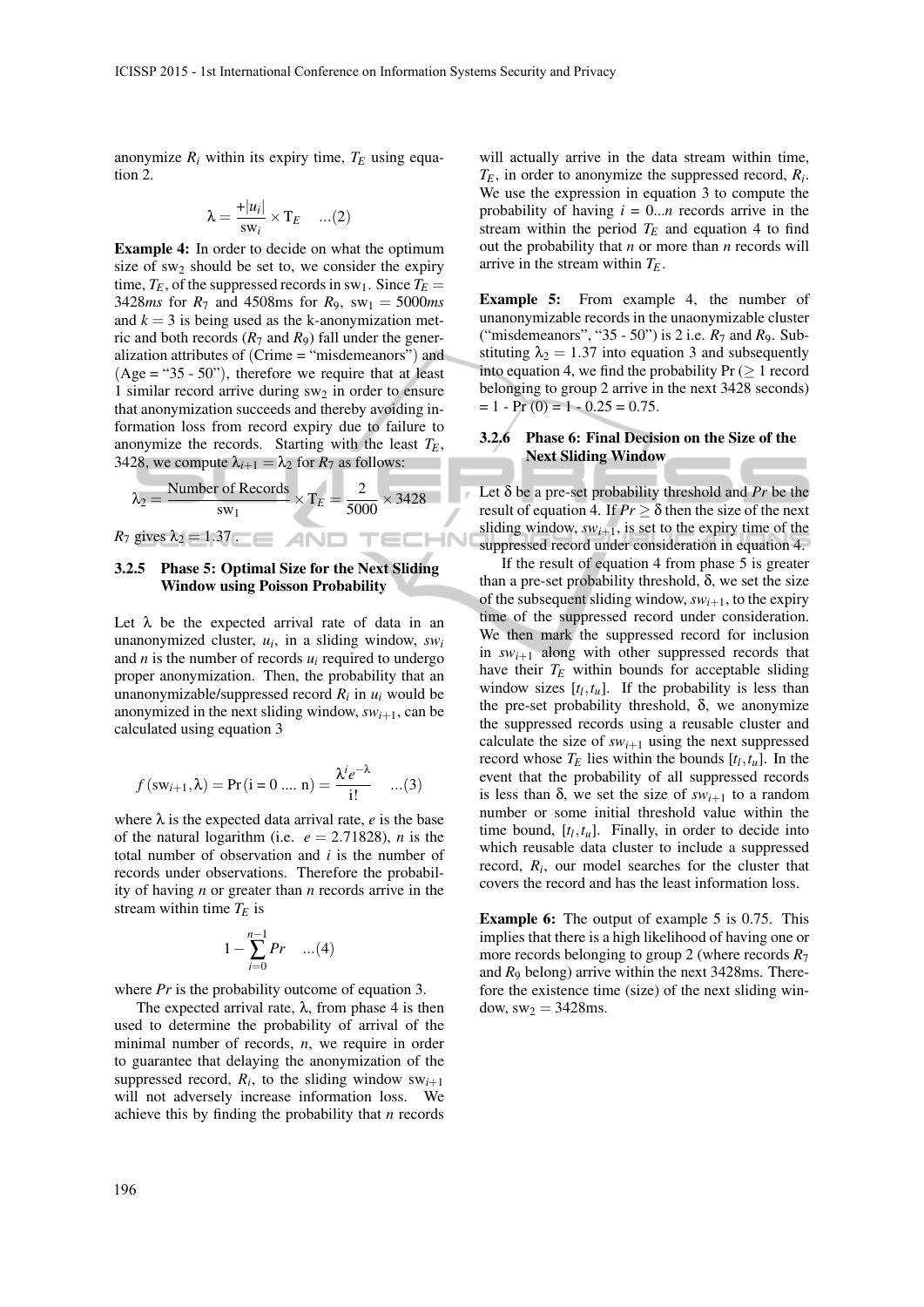Algorithm 1: SWET (*i,K*).

1: for each sliding window  $sw_i$ , *i*:1 ...*m* do

```
2: if ((sw_i == 1)||(SuppRec == \phi)) then
```

```
3: sW_iExistTime \leftarrow T
```

```
4: else<br>5: \frac{1}{5}
```

```
sw_{iExistTime} \leftarrow RSWET(T_R, T_A, i, \text{SuppRec})
```
- 6: end if
- 7:  $T_A \leftarrow$  Anonymization Processing Time
- 8:  $SuppRec \leftarrow Suppose$ Suppressed Records
- 9:  $T_R \leftarrow$  Remaining Time of Suppressed Records
- 10: Update Reusable Cluster (RC)
- 11: end for

Algorithm 2: RSWET $(T_R, T_A, i, \text{SuppRec})$ .

1: **Sort**: Sort  $T_R$  in ascending order and group by unanonymizable cluster 2: for j:1 ...|*SuppRec*| do 3: if  $T_{R_j}$  –  $T_A < T_l$  then 4: Anonymize *SuppRec<sup>j</sup>* using RC 5: Delete *SuppRec<sup>j</sup>* 6: else 7: Calculate arrival rate, λ, of *SuppRec<sup>j</sup>* in the sliding window, *sw<sup>i</sup>* 8: Find the Probability, P, of successful anonymization in *sw<sup>i</sup>* 9: end if 10: **if** *P* or  $\lambda > \delta$  then 11: *ExistTime<sub>i</sub>* ←  $T_{R_j} - T_A$ <br>12: Add SuppRec to sw<sub>i</sub> 12: Add *SuppRec* to *sw<sup>i</sup>* 13: break 14: else 15: anonymize *SuppRec<sup>j</sup>* using RC 16: delete *SuppRec<sup>j</sup>* from *SuppRec*  $17<sup>·</sup>$  end if 18: end for 19: **if** *P* or  $\lambda$  for all suppressed records  $\lt \delta$  **then** 20:  $ExistTime_i \leftarrow T$  $21:$  end if 22: return ExistTime*<sup>i</sup>*

### 3.3 Buffer Resizing: Algorithm

From the discussions in subsection 3.2, our framework for the Buffer Re-sizing anonymization of data streams can be summarized as follows:

Procedure Sliding Window Existence Time (SWET) has two parameters: *i* which is the *i*th sliding window under consideration and *k* is the k-anonymity requirement. Step 3 determines when to launch the first sliding window, *sw<sup>i</sup>* , by randomly selecting its existence time, T, within the time bound  $[t_l, t_u]$  i.e.  $t_l \leq T \leq t_u$ . Apply k-anonymization algorithm to the data collected in the sliding window during the period *T*. Step 5 call on procedure RSWET to determine when to launch a sliding window, sw<sub>i</sub>, where  $i \geq$ 2. Step 7 computes the processing time used for carrying out k-anonymization. Step 8 search for unanonymizable/suppressed records sorted by their remaining time,  $T_R$ , and group by their unaonymized cluster. If no suppressed records exist, then randomly select existence time, T, for the next sliding window from  $[t_l, t_u]$ .

Procedure Reset Sliding Window Existence Time (RSWET) has four parameters:  $T_R$  which is a set that contains Remaining Time of all Suppressed Records,  $T_A$  is the time required to carry out anonymization process, *i* is the *i*th sliding window under consideration and SuppRec is a set that contains Suppressed Records. RSWET starts by sorting *T<sup>R</sup>* of each suppressed records in ascending order. If there exists suppressed records/an unanonymized cluster whose  $T_R - T_A \leq T_l$ , then the reusable cluster will be used for its anonymization. Reusable cluster is a data structure of anonymized records whose privacy and information loss levels are not negatively impacted by the inclusion of the suppressed record. Otherwise, start with the suppressed record/group that has the least  $T_R$ . Then find the probability, *P*, that if such record(s) is/are included in the sliding window, *sw<sup>i</sup>* , under consideration, it will be successfully anonymized before it expires.

If the  $λ$  or *P* result is greater than a threshold,  $δ$ , the sliding window size will be set to  $T_{R_i} - T_A$  where  $T_{R_j}$  is the remaining time of the suppressed record under consideration. Otherwise, the algorithm fetches the next suppressed records. In the event that the value of  $\lambda$  or *P* for all suppressed records under consideration is less than the threshold,  $\delta$ , the algorithm randomly select its existence time, T, within the time bound  $[t_l, t_u]$  i.e.  $t_l \leq T \leq t_u$ .

# 4 IMPLEMENTATION AND RESULTS

The proposed framework was implemented on an Intel Core i5-3210 2.50 GHz machine with 4GB of random access memory (RAM). The operating system used was Ubuntu 12.10 and the CSE 467 kanonymization implementation<sup>1</sup> was integrated into our adaptive buffering scheme using JAVA NetBeans IDE 7.0.1.

In order to simulate streaming data, we used the

<sup>1</sup>http://code.google.com/p/cse467phase3/source%20/ browse/trunk/src/Samarati.java?r=64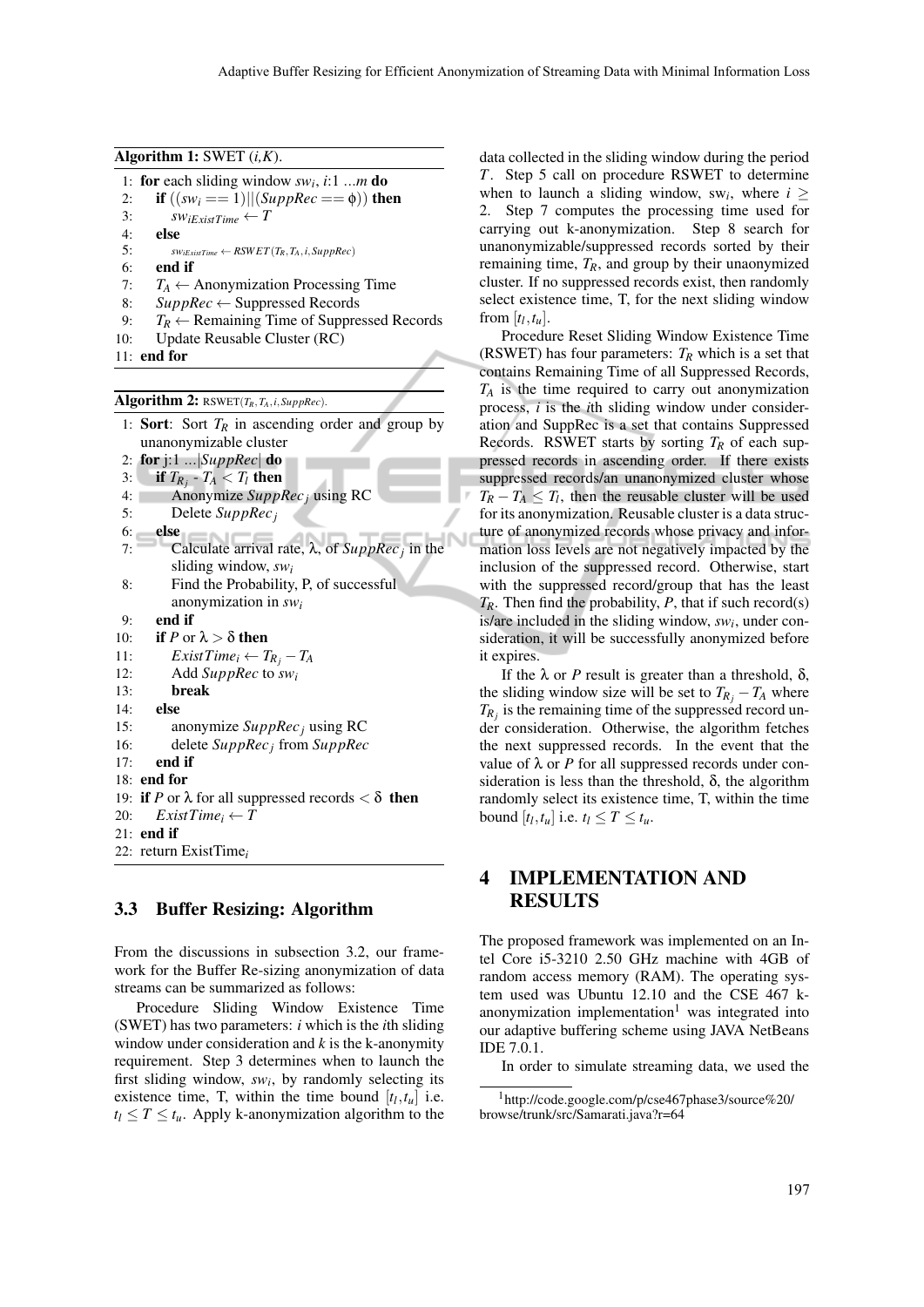file input stream functions in java that enabled data to be read in real-time from an external source data file into sliding window at random time interval of between 1 and 800 milliseconds. We randomized the time between 1 and 800ms in order to simulate a realistic crime report data stream with varying flow rates noting that this implies some slower report arrival rates (to mimic peaceful days when crime reports are few) and faster report arrival rates (to mimic disaster scenarios when reporting traffic is more bursty). A MySQL database was used as storage for the sliding window (buffer) and we assumed that data is read sequentially from the external file into the buffer.

Due to the large data set of crime data needed for this experiment, we synthetically generated a realistic crime data set that follows the structure of the Cry-Help App using a random generator software<sup>2</sup>. The CryHelp App is a simple crime reporting application developed for mobile phones running the Android Operating System (CryHelp-App, 2014). Figure 3 shows some screenshots from the CryHelp App. The app was developed in conjunction with the University of Cape Town Campus Protection Service (CPS). The app enables users to send crime reports<sup>3</sup>. The synthetically generated crime dataset contains 1000 records and nine attributes that define the reporter's or victim's identity and the reported crime. The attributes of the dataset are divided into explicit, quasi and sensitive identifiers. In order to decide, if a tuple has exceeded its time-delay constraint, additional attributes such as arrival time, expected waiting time and entry time were included in the sliding window.

|                            | 36 10:23                       |                                   | <sup>36</sup> <sub>4</sub> 10:54 |
|----------------------------|--------------------------------|-----------------------------------|----------------------------------|
| <b>User Details</b>        |                                | <b>Crime Details</b>              |                                  |
| Name                       | Fill Field*                    |                                   |                                  |
| Surname                    | Fill Field*                    | Time of occurrence                |                                  |
| <b>ID Number</b>           | Fill Field                     | Fill Field                        | Current                          |
| Student Number Fill Field* |                                | Date of occurrence                |                                  |
| Address                    | Fill Field*                    | Fill Field<br>Place of Occurrence | Current                          |
| Cell Number                | Fill Field*                    | Fill Field                        | Current                          |
| Home Number                | Fill Field*                    |                                   |                                  |
| Level of Privacy           | $\bigcirc$ 1 Minimal data sent |                                   |                                  |
|                            | 2 Normal                       |                                   |                                  |
|                            | 3 Max data sent                |                                   |                                  |
| Cancel                     | Save                           | Cancel                            | Save                             |

Figure 3: Screenshots from CryHelp App.

As a baseline case, for evaluating our proposed adaptive buffering scheme we implemented

the proactive-FAANST and passive-FAANST. These algorithms are a good comparison benchmark because they are the current state-of-the-art streaming data anonymization that reduce information loss with minimum delay (Zakerzadeh and Osborn, 2013). The proactive-FAANST decides if an unanonymizable record will expire if included in the next sliding window while passive-FAANST searches for unanonymizable records that have expired. A major drawback of these two variants is that there is no way of deciding whether or not unanonymizable records would be anonymizable during the next sliding window. In our experiment, the proactive-FAANST and passive-FAANST solutions also use the reusable cluster concept as well but do not allow for overlapping of sliding windows, which our implementation does, nor do they model the flow rate of reported crime data as a Poisson process.

Our experiments were conducted to measure the following: information loss in terms of delay, information loss in terms of records, gains obtained from modelling the flow rate of the data as a Poisson process and using reusable anonymization clusters to reduce the number of unanonymizable/suppressed records. We ran the experiment ten different times and took the average of the results. The entire dataset size that was used included 1000 tuples with varying sliding window sizes.

# 4.1 Effect of Privacy Levels (k-anonymity Value) on Information Loss (Delay)

Figure 4 shows the effect of k-anonymity level on information loss with respect to delay (the number of expired records). For our experiment, the value of kanonymity was varied from the values of 2 to 4. Our rationale for the choice of these k-values is that Zakarzadeh and Osborn (2013) use a k-value of 100 for 2000 records, so by analogy in a sliding window of 20 records a minimum k-value of 2 would suffice. We also ensured that no more than 5 records were suppressed per sliding window in order to achieve privacy preserving k-anonymization.

As a heuristic, the choice of  $t_l = 2000$ ms and  $t_u =$ 5000ms, is guided by values of delay that are used in published experimentation results (Zakerzadeh and Osborn, 2013). The sliding window size for our Poisson solution varies between  $t_l$  and  $t_u$ . The window size for passive and proactive solution in our experiment was chosen to be 8 records. The choice of this value was based on the number of records that arrive in our slow data stream within 5000ms. Within 5000ms, as low as 6-8 records and as high as 20 records were ob-

<sup>2</sup>http://www.mockaroo.com

<sup>3</sup>Further details about the app can be found in http://cryhelp.cs.uct.ac.za/download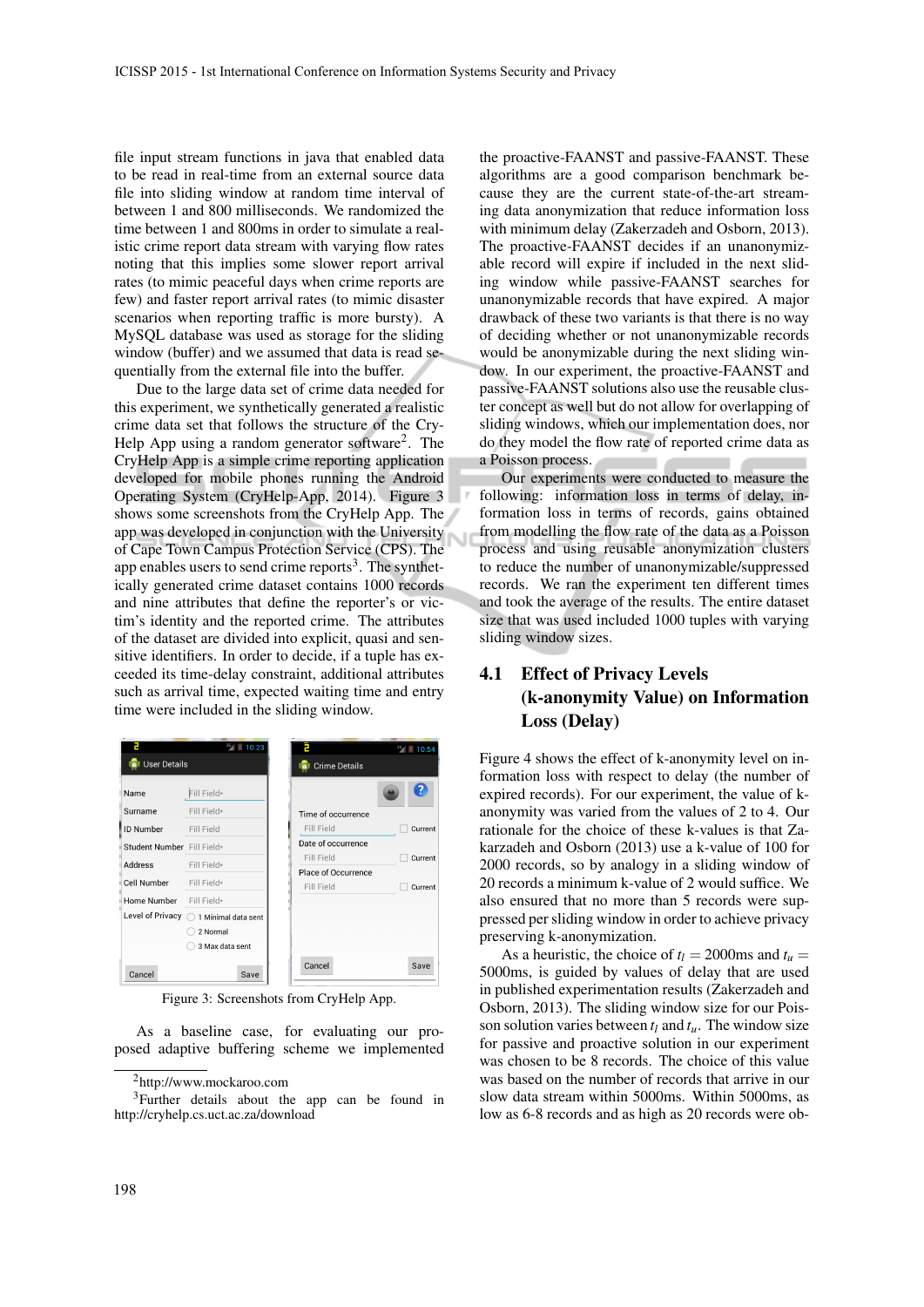NOL



Figure 4: Performance comparison: Information loss with respect to Privacy Levels (expressed by the K-value).

served. We therefore, chose 8 records to minimize expired tuples.

In general, our approach shows that there are fewer expired tuples when compared to passive-FAANST and proactive-FAANST solutions. This is because before our Poisson prediction transfers suppressed records to another sliding window, it checks for possibility of its anonymization. In other solutions, there is no mechanism in place to check the likelihood of the anonymizability of a suppressed record before allowing it to go to the next sliding window/round. As a result, such tuples get sent to the next sliding window and have high tendency to eventually expire.

Our solution also shows that the lower a k-value, the higher the number of expired tuples. This is because the outcome of Poisson prediction is lower for higher k-values. As a result, there are fewer changes of sliding windows as k-value increases and this means there are fewer possibility of expired tuples.

The main goal of our solution is to reduce information loss in delay (i.e. to lower the number of expired tuples). Figure 4 depicts that our solution is successful in achieving its main goal, and the information loss (delay) in our solution is lower than passive and proactive solutions. In order to determine the total number of records that expired, a simple query was executed to retrieve all records that have stayed in the buffer longer than the upper limit threshold, *tu*. To get the average expired records, we sum up the expired records in all the experiments and divide by the total number of experiments.

#### 4.2 Information Loss (Records)

In order to measure the effect of the anonymity degree and Time-Based Sliding Window on information loss, we have set k-value to values between 2 and 4,  $\delta$  i.e. the Poisson probability threshold to 0.4, and Time-Based Sliding Window to values between 2000ms and 5000ms. The choice of  $t_l$  = 2000ms and  $t_u$  = 5000ms, is guided by values of delay that are used in published experimentation results (Zakerzadeh and Osborn, 2013). The choice of  $\delta = 0.4$  is based on the various experiments we ran. We varied our  $\delta$  from 0.4 to 0.6 and had the best output at 0.4.

To calculate information loss with respect to the number of records i.e. deviation of anonymized data from its initial form, we used the formula in equation 5 as it is in (Iyengar, 2002). We adopted this metric because it is a benchmark in many data stream anonymization schemes (Cao et al., 2008; Guo and Zhang, 2013; Zakerzadeh and Osborn, 2013).

$$
InfoLoss = \frac{M_P - 1}{M - 1}...(5)
$$

 $M_p$  is number of leaf nodes in the subtree at node P and M is the total number of leaf nodes in the generalization tree. We calculate the information loss of a Sliding Window,  $SW_i = \{R_1, R_2, R_3, \ldots, R_n\}$  as follows:

$$
\frac{1}{n}\sum_{i=1}^{n}\text{InfoLoss}(R_i)...(6)
$$

The total information loss of a data stream is simply calculated by averaging the information loss of all sliding windows in it.



Figure 5: Effect of Sliding Window Size and Privacy Level Variation (expressed in terms of k-value) on Information Loss.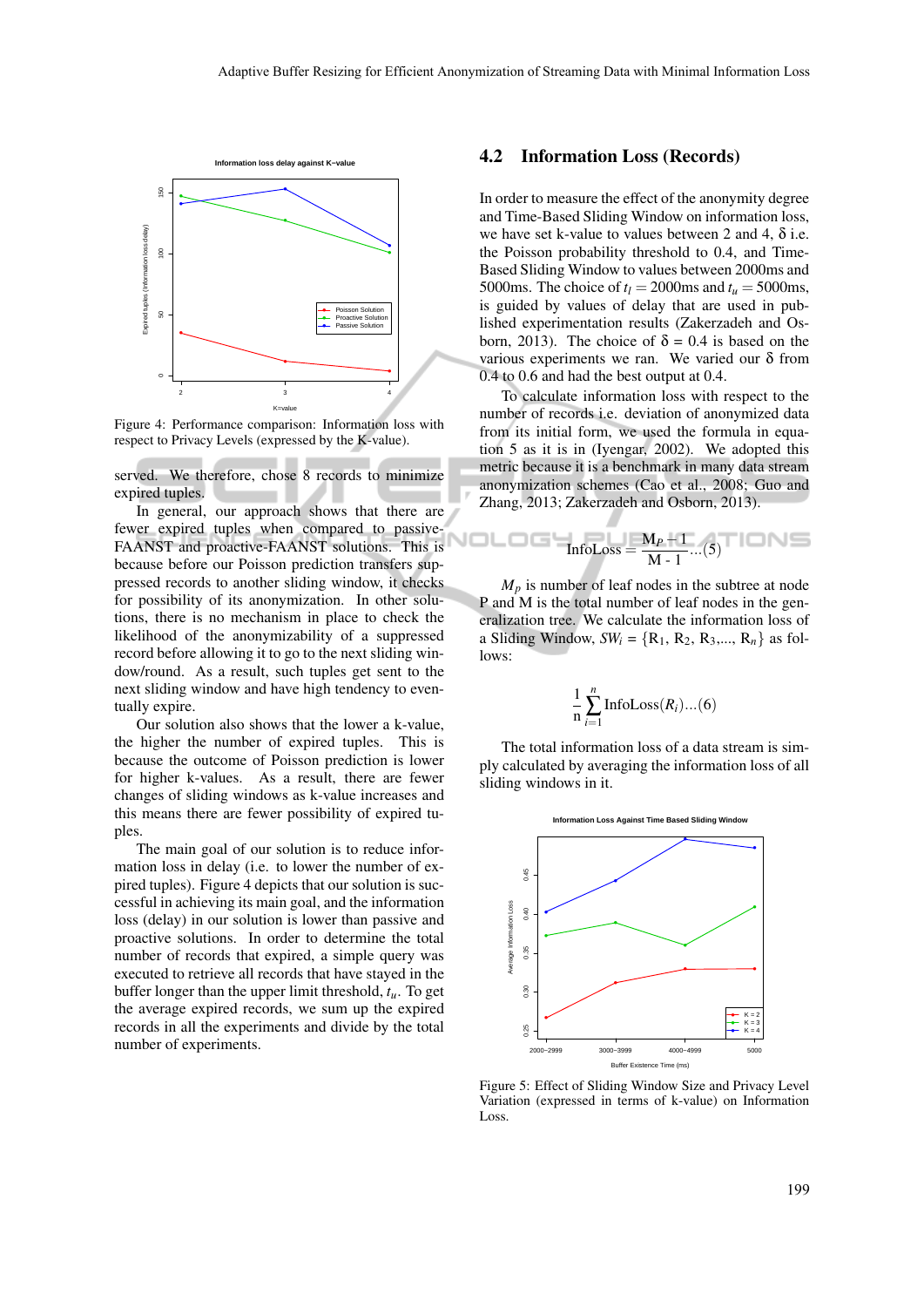Figure 5 shows the effect of applying the timebased sliding window buffering mechanism and Poisson Probability distribution model on information loss. Here we observe that for smaller sliding window sizes information loss is lower in comparison to larger window sizes. One of the reasons for this is because the Poisson distribution considers unanonymizable records in a sliding window with higher size for consideration in a sliding window with lower size and the reusable cluster is more active at the lower sliding windows. This helps to reduce information loss.

We also observe that as the anonymity degree increases, privacy is enhanced and anonymization quality or output drops. It therefore implies that an increase in privacy level, k, also leads to increase in information loss.

## 4.3 Record Suppression

One of the goals of a good anonymization scheme is to ensure that information loss is minimal. Records suppression usually leads to a high information loss. The combination of the reusable cluster and the Poisson distribution helped to minimize the total number of suppressed records and as a result reduced information loss. However, our approach was unable to effectively recover some of the suppressed records because their deadlines were already exceeded or the sliding window size prediction for recovering those records was low and a suitable reusable cluster could not be constructed before the record expired.

As shown in Figure 6, a higher privacy level of k-value leads to the recovery of more suppressed records by the reusable cluster. This is because as the privacy level (i.e. k-value) increases, it becomes more difficult to achieve k-anonymization which leads to increase in suppressed records.

## 5 CONCLUSIONS

In this paper, we used an adaptive buffer resizing solution to aid in supporting a privacy preserving streaming data k-anonymity algorithm by minimizing the rate of information loss from delay and unanonymized crime data reports. We began with an overview of the problem scenario which emerges in developing nations where the lack of data analytics expertise within a law enforcement agency makes the need to have a third party data analytics provider intervene to aid in fast crime report analysis. In addition, we highlighted the fact that the growing need to make the processed information available to field officers requires a mechanism for capturing crime re-



**Effect of K on Reusable Cluster**

Figure 6: Impact of the Reusable Cluster on Minimizing Number of Suppressed Records.

ports in real-time and transferring these reports to the third-party service provider. While solutions in the literature that are hinged on cryptography have been shown to be successful in protecting data in outsourced scenarios from unauthorized access including that of "honest-but-curious" service providers, we note that querying encrypted streaming data is a time consuming process and that anonymization is a more practical approach to data privacy preservation in this case.

Anonymizing streaming data in a crime reporting context however, can have strong real-time requirements and therefore information loss can lead to faulty or misguided conclusions on the part of the data analytics service provider. Therefore, streaming data anonymization algorithms (schemes) need to be supported by good buffering mechanisms.

Our proposed approach uses the concept of modelling the flow rate of reported crime streaming data as a Poisson process that guides the sizing of a timebased sliding window buffer. The data collected in the buffer is subjected to k-anonymization to ensure privacy of the data. Results from our prototype implementation demonstrate that in addition to ensuring privacy of the data, our proposed scheme outperforms other with an information loss rate of 1.95% in comparison to 12.7% on varying the privacy level of crime report data records.

As future work, we will be extending this work to design an anonymization algorithm, which is efficient for processing reported crime data or streaming data that is highly categorical in nature. As well, in our adaptive buffering algorithm, we did not consider cases when anonymization might not be possible as a result of no records or few records in the stream as may often be the case in a crime data stream, we could